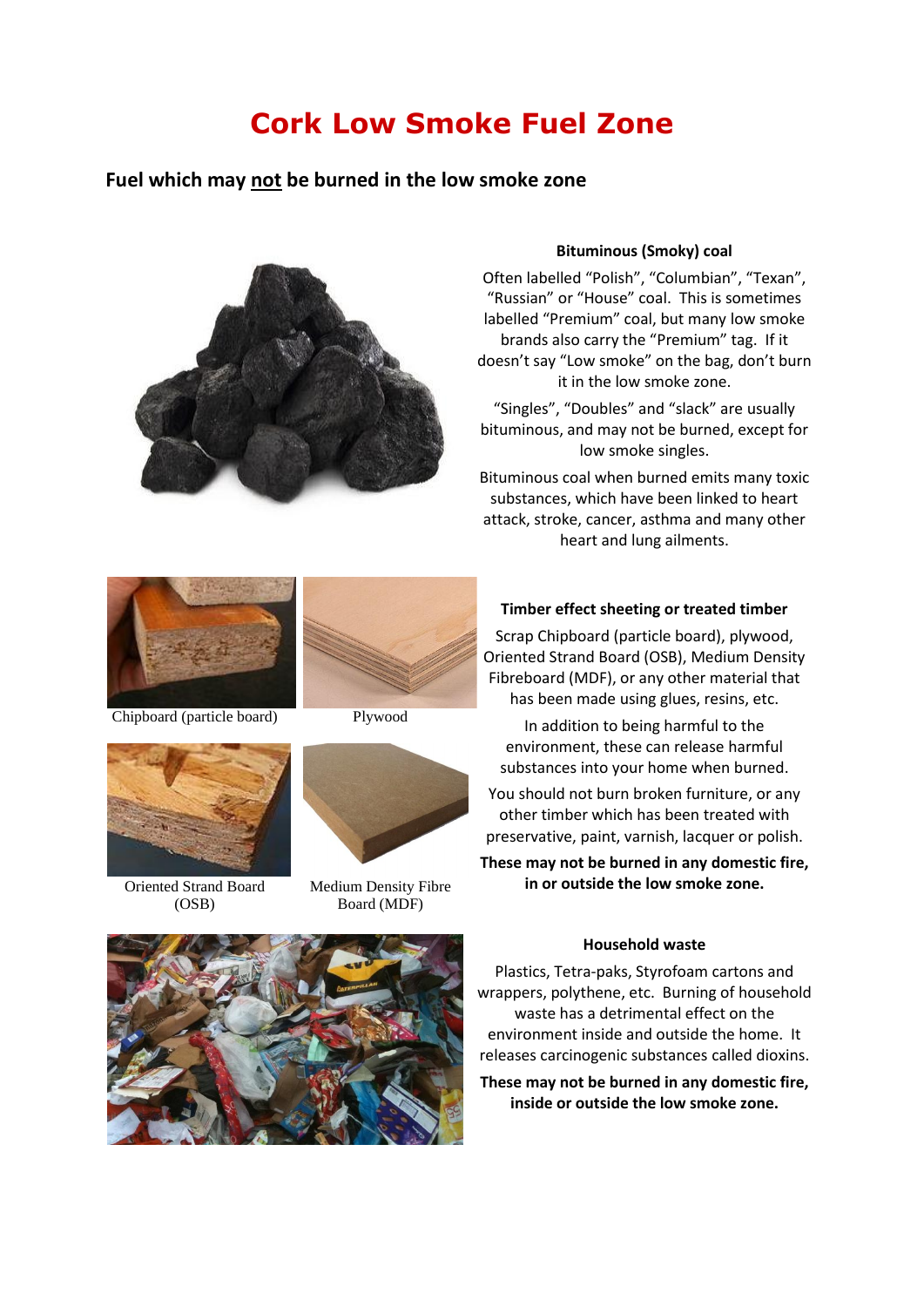# **Types of fuel which may be burned in the low smoke zone**



#### **Anthracite**

A naturally low smoke, hard, shiny coal. Difficult to light, but burns very hot.

Not normally sold for the domestic market, except for use in some specialist appliances where the air flow can be very accurately controlled.



#### **Lignite Briquettes (Union Nuggets)**

Lignite is a naturally low smoke, soft coal, often called "brown coal" in its natural state. In its natural state, it has a high moisture contend, so it is usually sold to the domestic market compressed into "Union Nuggets".

Easy to light and has a good flame, but the heat output is lower than many other low smoke fuels.

#### **Pet Coke**

Pet Coke/Petroleum Coke is a by-product of the petroleum industry. It looks similar to bituminous coal, but has a sponge-like appearance.

Pet Coke burns extremely hot. It has a high sulphur content, and cannot be sold on its own, but as an admixture with other types of low smoke fuel. Burning pet coke on its own will damage flues and grates, due to its extreme heat and acid content.

#### **Ovoids**

Ovoids are composite products pressed in a mould. They can contain small amounts of bituminous coal, anthracite, lignite, petcoke and biomass. Ovoids are often mixed with other fuels to make low smoke mixes, and many proprietary low smoke mixes contain ovoids.